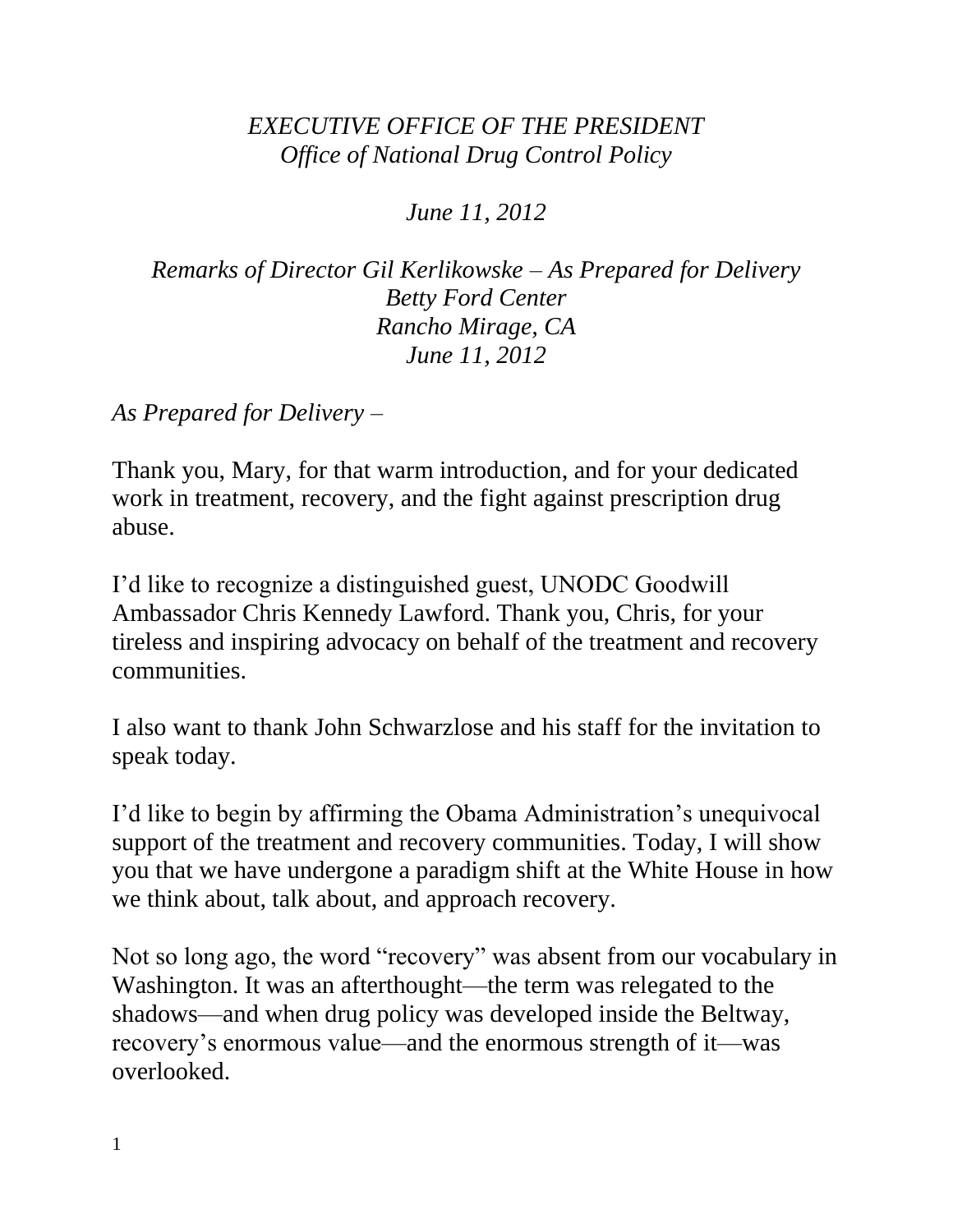But, the history of the recovery community is rich, and spirit of your community is strong, and you were not deterred.

Communities of recovery didn't wait on Washington; they led the way. In 2006, here at the Betty Ford Institute, experts convened to define recovery in order to spur much-needed research in the field—research that is key to policy making.

You carved out a path forward, and I'm here to report that over the past few years, much has changed in Washington.

When President Obama asked me to take this job, he was clear that those of us crafting the Administration's national drug policy must consult with a wide array of Americans who are affected by substance use.

This was our first, monumental step toward a new paradigm in drug policy. It meant moving beyond discussions with inside-the-Beltway advocates and experts. It meant talking to real people who live with the challenge of substance use each day, and with people  $-$  like you  $-$  who are working across the country to reduce drug use and its consequences.

As part of this paradigm shift, we have made an unprecedented effort to listen to people who have personally suffered from addiction and have overcome what is one of those most challenging public health problems of our time.

For us, listening to the recovery community is vital. While we know that there are millions of Americans who suffer from substance use disorders, we also know that there are millions of Americans in recovery from this disease. These people, and those they work with, offer a wealth of knowledge about what it's like to be in recovery, what works in recovery and what doesn't—and their voices should ring clear through drug policy from the highest levels of government on down.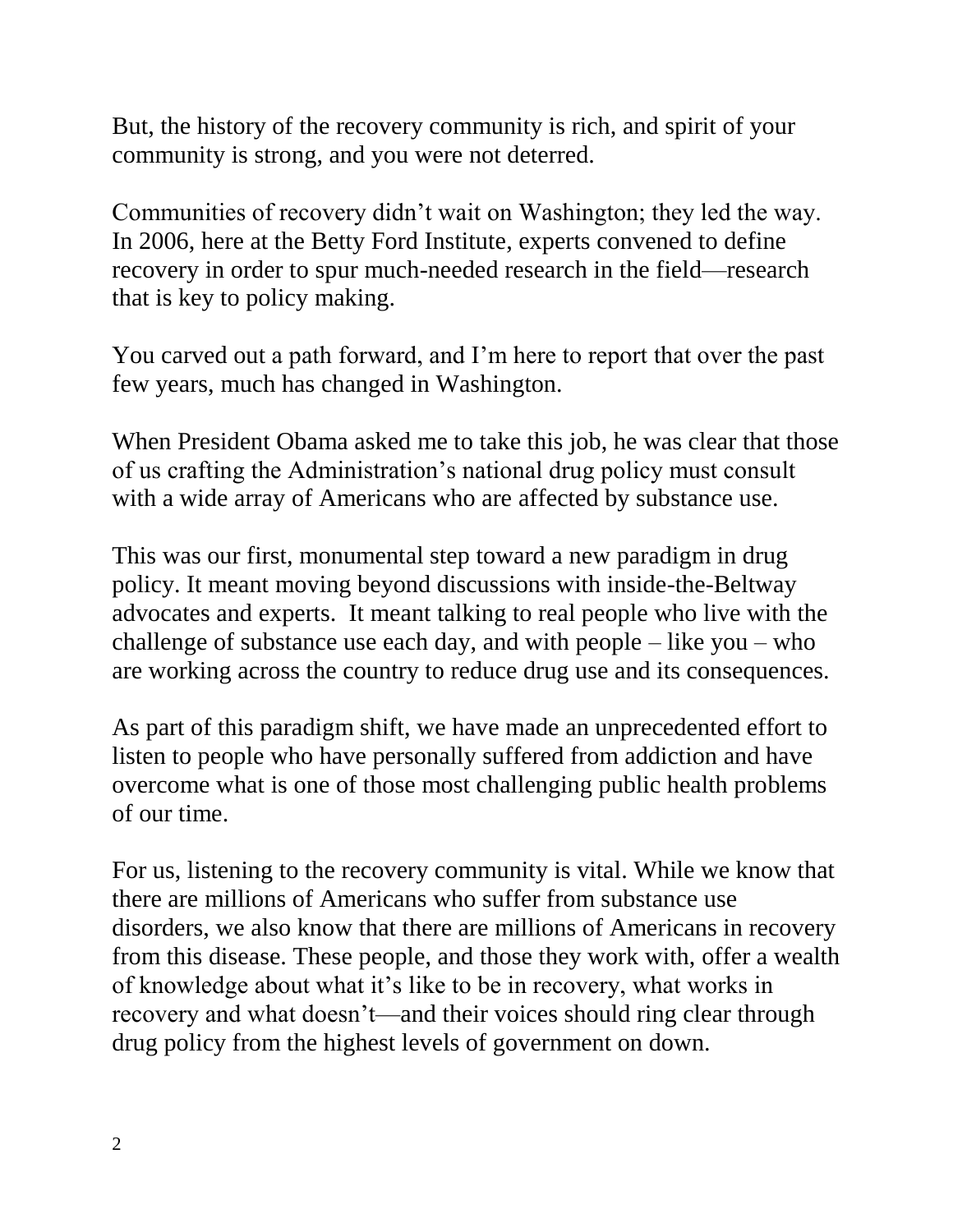People like you have brought recovery to the center of national drug policy. The changes you've helped enact are nothing short of historic.

One of the first things we did at the White House drug policy office three years ago was create a branch dedicated solely to recovery. It's the first branch of its kind ever established in the drug policy office, and it exists to ensure that Americans in recovery have a voice. It took a long time to get to this point, but now we are listening. Your voice matters.

Since then, year after year, our policies have expanded the recovery focus by setting forth clear, recovery-oriented goals, aimed at improving the lives of Americans who are in recovery today from drug and alcohol addiction.

I'll discuss our work in more detail in a minute, but first I want to take a moment to tell you that one, overarching motivation drives this work: Lifting the stigma surrounding those who suffer from addiction.

We know from scientific research conducted by some of the world's leading neuroscientists that drug addiction is not a moral failing on the part of the individual, but a chronic disease of the brain that can be treated. This is not my opinion or a political statement open to debate – it is a clear and unequivocal fact borne out by decades of study and research. And it is a fact that neither government nor the public can ignore.

For too long, the debate about drug control has lurched between two extremes—between those who argue that drug legalization is a straightforward solution, and those who believe we can arrest our way to a drug-free society. Lost in this debate, unfortunately, is the immense value of a policy guided by science and the tenets of mental and behavioral health care.

All too often, the national conversation about drug policy misses the point that millions of real people—every day—are in successful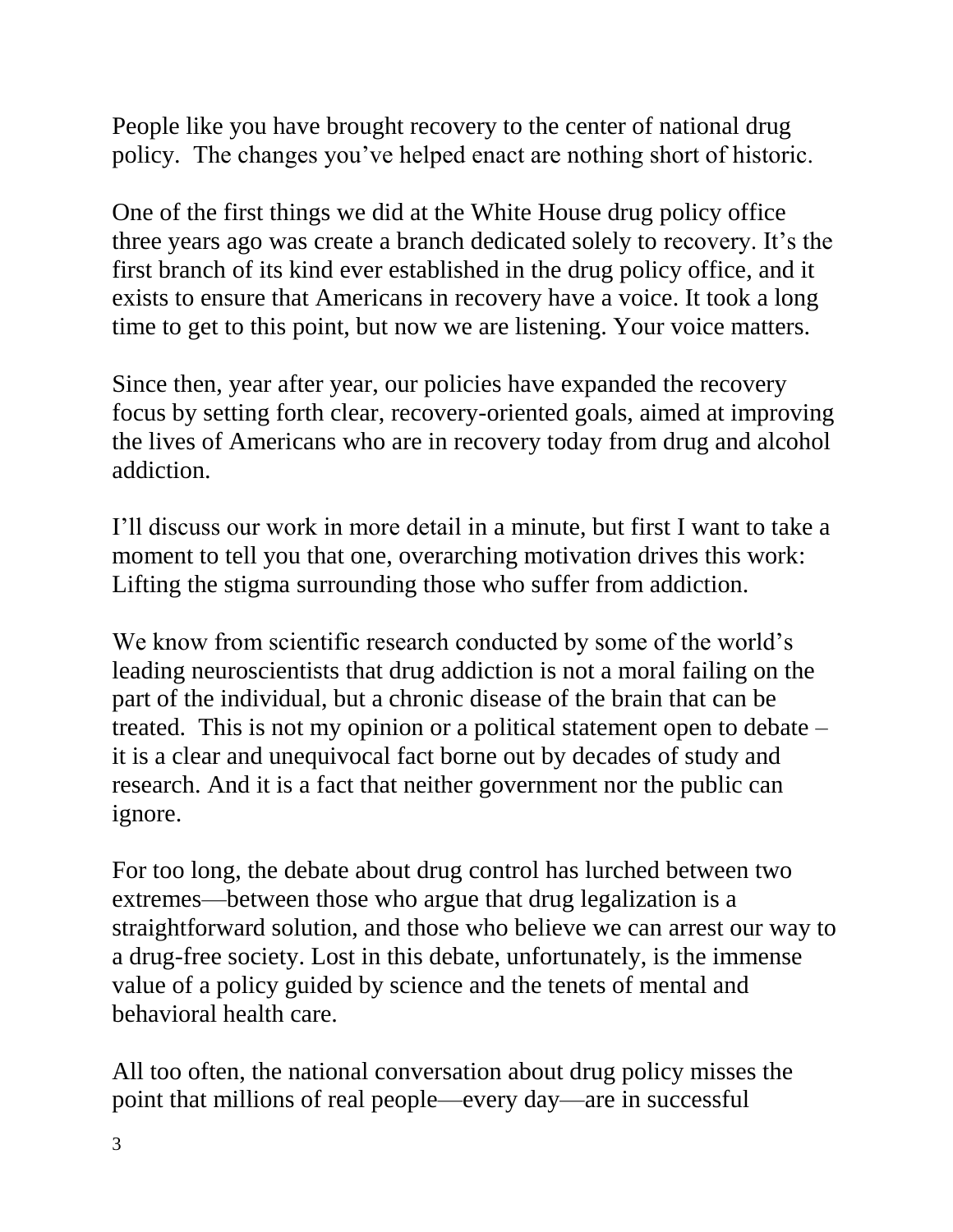treatment and lasting recovery, and that our policies should support them.

The millions of people in recovery are not strangers. They are our neighbors. They are our co-workers. They serve in our Armed Forces. And they are our friends and our family.

That is why we've made it our goal to take away the stigma that can be associated with recovery. We believe that by raising awareness—and by celebrating those who are doing the hard but rewarding work of freeing themselves from addiction—we can help move the needle on public perception of addiction, treatment, and recovery.

In short, the more we talk openly about substance abuse, the better we can actually treat it. The best way to understand a person is to hear his story. Because in the lives of others, we hear echoes of ourselves. The power of the human voice to tear down walls cannot be overstated—and the power of the voice of recovery is gathering.

That's why I'm calling on the recovery community to continue to tell your stories. The more we in Washington see ourselves in those in recovery, the more likely we will be to pursue the policies necessary to support treatment and recovery.

I read an inspirational story in the Los Angeles Times last week about a man, Michael Baynard, who has struggled with drug addiction most of his life. After bouts of homelessness, unemployment, and a criminal record driven by an underlying substance abuse problem, Michael was facing a mandatory 25-year prison sentence.

Then he met federal Judge Spencer Letts, who was in charge of the final sentence appeal. Judge Letts did something highly unusual—he not only reversed Michael's sentence, but he invited him into his chambers to talk. Here were two men whom fate couldn't have made more different,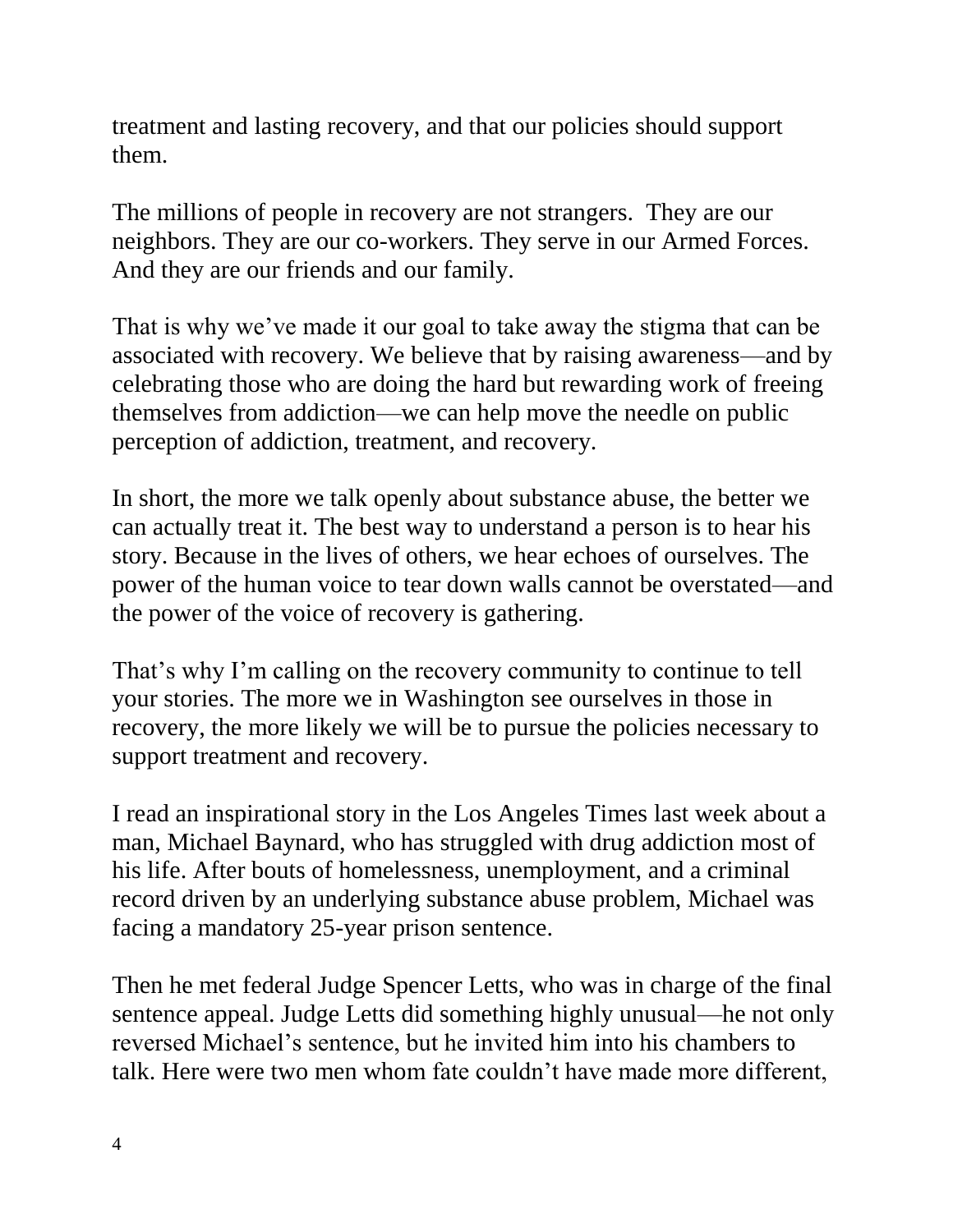but, through the simple act of listening, found they had more in common than either could have imagined.

Over the course of years, Judge Letts became, in Michael's words, the father he never had. But the judge gained something extraordinary, too. Of Michael said, "He has been one of the biggest influences in my life. He was the one who showed me that my gut feeling was right, that people are basically the same, with the same basic goodness if you just give them the chance."

By talking about addiction in the light of day—and by celebrating recovery out loud—we can help correct the misinformation and stigma that become obstacles for people who want to live healthy, productive lives. By sharing stories like Michael's, we can prove that recovery is possible, that treatment for addiction works, and that the distance between the recovery community and the policymakers in DC—like the distance between a federal judge and a man once addicted to cocaine are not so long after all.

We also believe that the simple but revolutionary act of speaking openly about addiction and recovery will encourage those who think they might benefit from treatment to seek it out.

It's fitting, then, that I'm speaking here at the Betty Ford Center. Nearly a year after the passing of that inspirational woman who brought this place into being, we honor her as a recovery champion unafraid to break taboos and speak about issues that affect the lives of millions who need attention but are too often kept in the shadows.

It was Betty Ford who said, "I think I was born to be outspoken. Hopefully, it's been of benefit to others." In that spirit of frank discussion, we are energized to work with partners like the Betty Ford Center to celebrate recovery from addiction.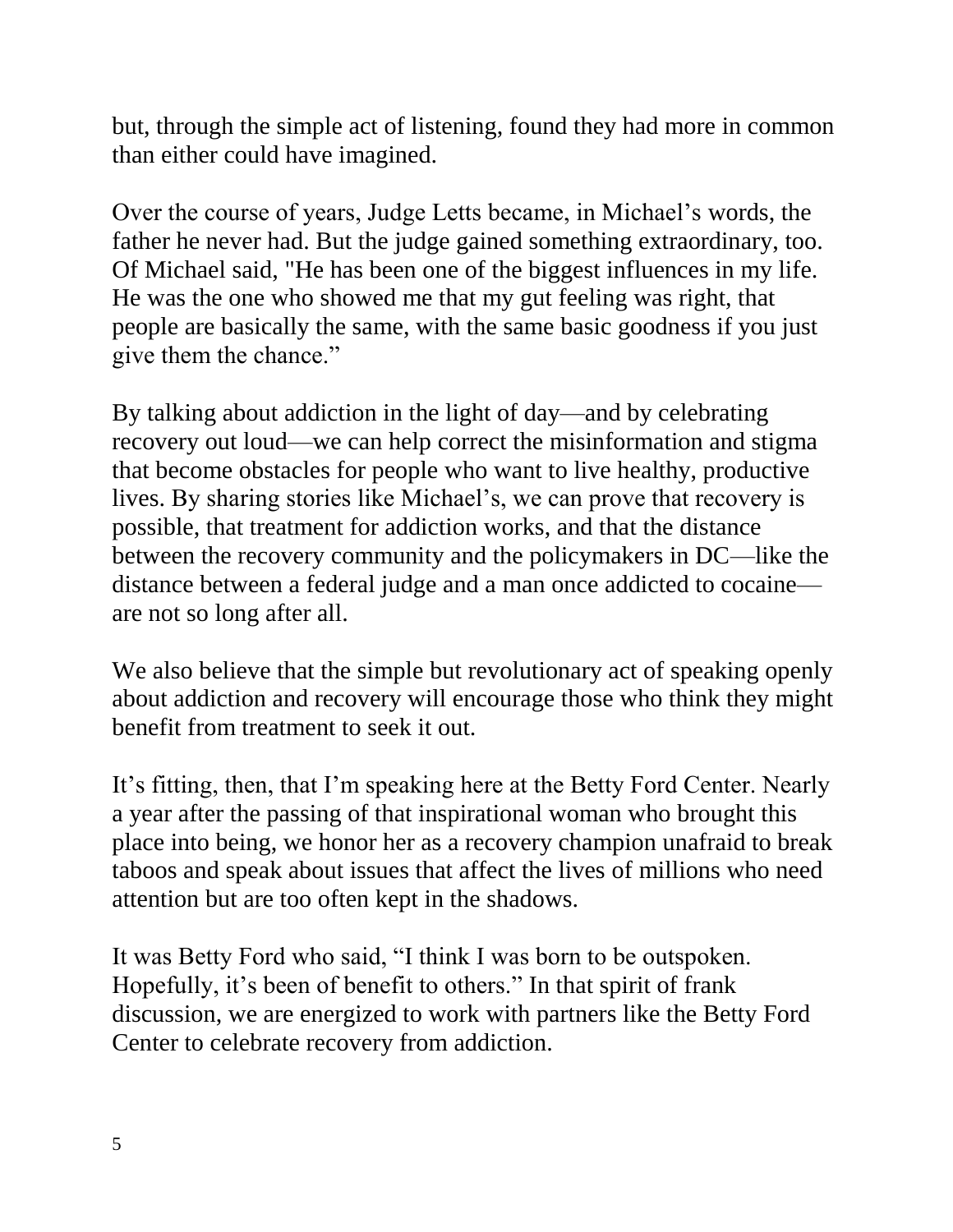The Obama Administration is building upon Betty Ford's important work by taking unprecedented action to support those who are in recovery. As I mentioned, the 2010 National Drug Control Strategy brought recovery to the center of America's drug control policy for the first time. This is significant because it also brought a new perspective to the way the government responds to the drug problem.

But there is more we must accomplish. Currently, we are supporting recovery in three concrete ways:

First, we're working to expand access to treatment. According to estimates from the National Survey on Drug Use and Health, 8 percent of Americans age 12 or older –about 21 million people – needed but did not receive substance abuse treatment at a specialty facility in 2010.

That is why we are working to expand The Access to Recovery program, which provides people suffering from substance use disorders with vouchers they can use to pay for treatment and recovery services.

What's extraordinary about this program is that it touches all aspects of participants' lives. They can use these vouchers to receive treatment and counseling, but they can also use them to overcome obstacles that have traditionally kept them from re-entry into the workforce and stable housing.

Because these are key factors to successful recovery, this program enables people to use vouchers for child care, access to mutual help group meetings, transportation, transitional housing, and workappropriate clothing and shoes. This flexibility empowers participants to seek the services they need to sustain recovery, in keeping with AA cofounder Bill Wilson's simple, truthful words: "The roads to recovery are many."

We're serious about providing support to public health solutions like these. That's why over the past three years, we have spent more than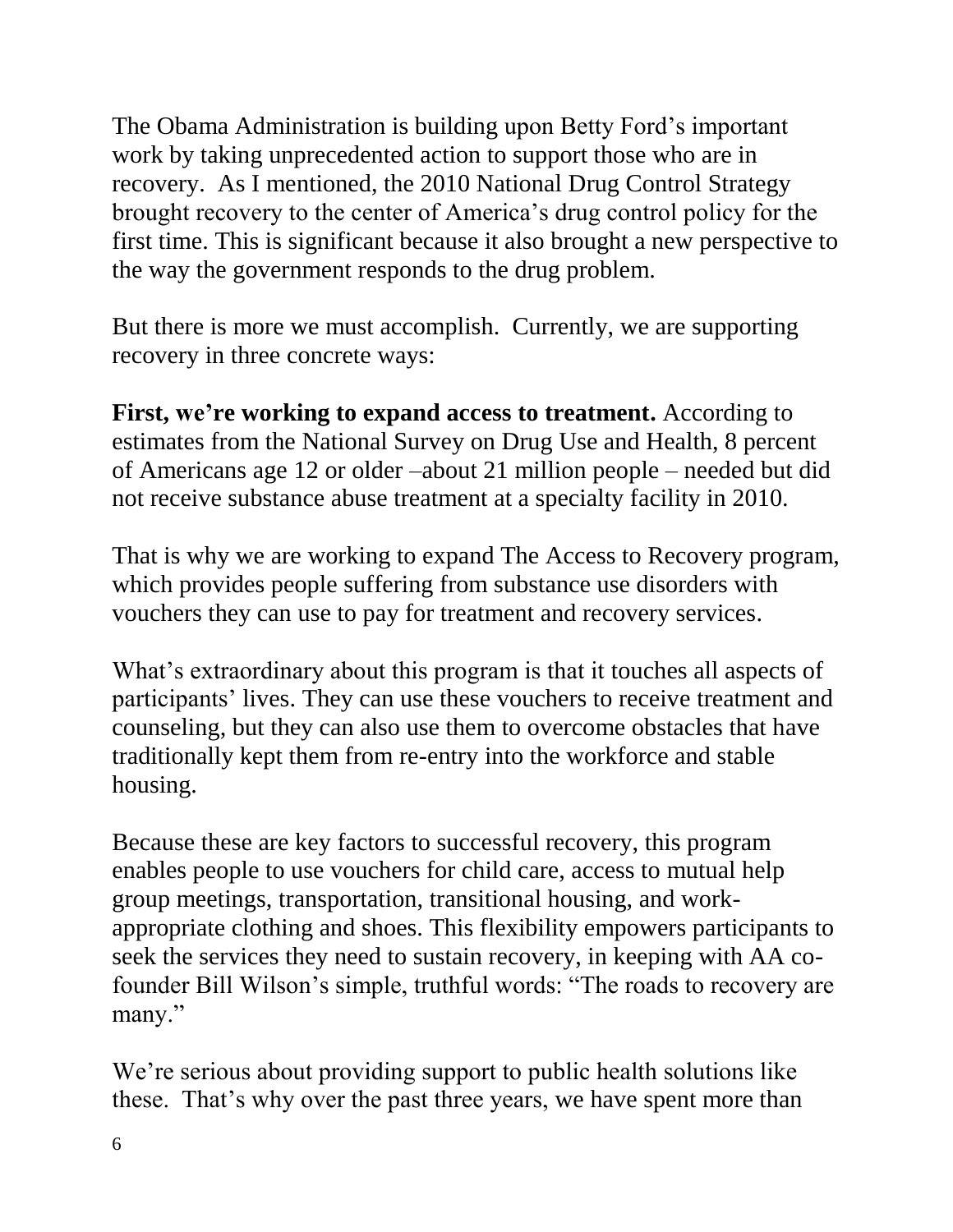\$30 billion to support drug prevention and treatment programs. It is worth noting that this is more than what we spend on U.S. Federal law enforcement and incarceration.

So, first, we're expanding access to treatment. **Second, we are taking a close look at laws meant to deter drug use that unintentionally hurt people on the path to recovery.** Research from the National Institute of Justice found over 38,000 statutes that impose additional penalties on people convicted of crimes—including drug-related crimes.

These laws burden people who have already served their sentences, and we must modify or repeal laws that keep a qualified person in recovery from getting the basics they need to rejoin society.

When housing, employment, or student loans—even something as basic as a driver's license—are out of reach for someone in recovery, the government is only making it more difficult for him or her to succeed.

**Third, we are strengthening community-based health and recovery programs.** Successful recovery is almost always anchored in a unique community and culture, and it transforms the lives of individuals, their families, and the people around them. We understand that peers are important mentors in the recovery process, and we believe that autonomous, peer-led services are an indispensable component of a treatment and recovery system.

So we are working to expand programs like recovery schools, which educate high school and college students in an atmosphere that supports students' recovery. We also are fostering the expansion of peer-led programs, mutual help groups, and recovery support centers.

Just recently we observed National Drug Court Month, and I'm proud to say that these 2,600 specialized courts divert about 120,000 non-violent drug offenders away from prison and into treatment every year. Our policies also support programs geared to keep addiction from developing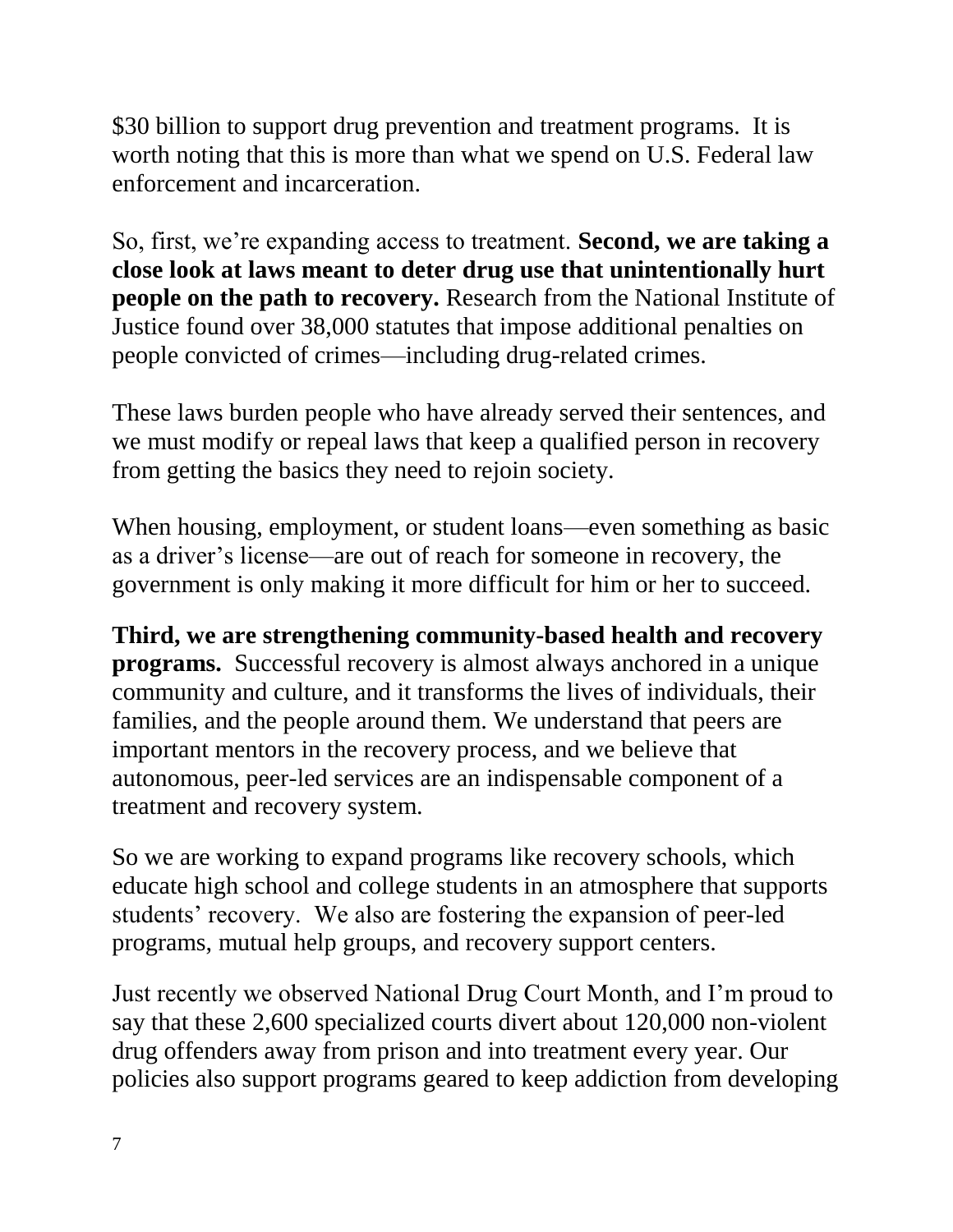in the first place – programs such as Screening, Brief Intervention, and Referral to Treatment, which helps healthcare professionals recognize the early signs and symptoms of substance use disorders.

We're also working to shift the focus from "sick care" to health care valuing overall health and wellness. This shift is buoyed by revolutionary federal healthcare reform. In 1993, Mrs. Ford and former First Lady Rosalynn Carter worked to persuade Congress and the White House to include coverage for substance abuse treatment in healthcare legislation. Seventeen years later, President Obama signed the Affordable Care Act into law, making coverage for substance abuse treatment mandatory for the first time.

The paradigm shift set in motion by this Administration has begun to ensure the early efforts of visionaries like Betty Ford are carried into the  $21<sup>st</sup>$  century.

When it comes to recovery, dialogue is essential. What I mean is this: we believe that by openly evaluating the government's role in supporting recovery, and by hearing about the successes of people in recovery, we can bring national attention to this critical issue.

The federal government should increase access to such a drug-free life, not diminish it. By maintaining an open dialogue with the recovery community, and spreading the good news of recovery, we can turn our mutual goals into reality.

So, I need your help. My office, and this Administration, wants to reduce the stigma associated with those suffering from the disease of addiction, and we need the recovery community's support to do it. This country needs to hear your stories—your setbacks, your stumbles, your hopes, your victories—not just to know how to support you, but to understand that the differences between us are nothing compared to bonds of humanity that link us together.